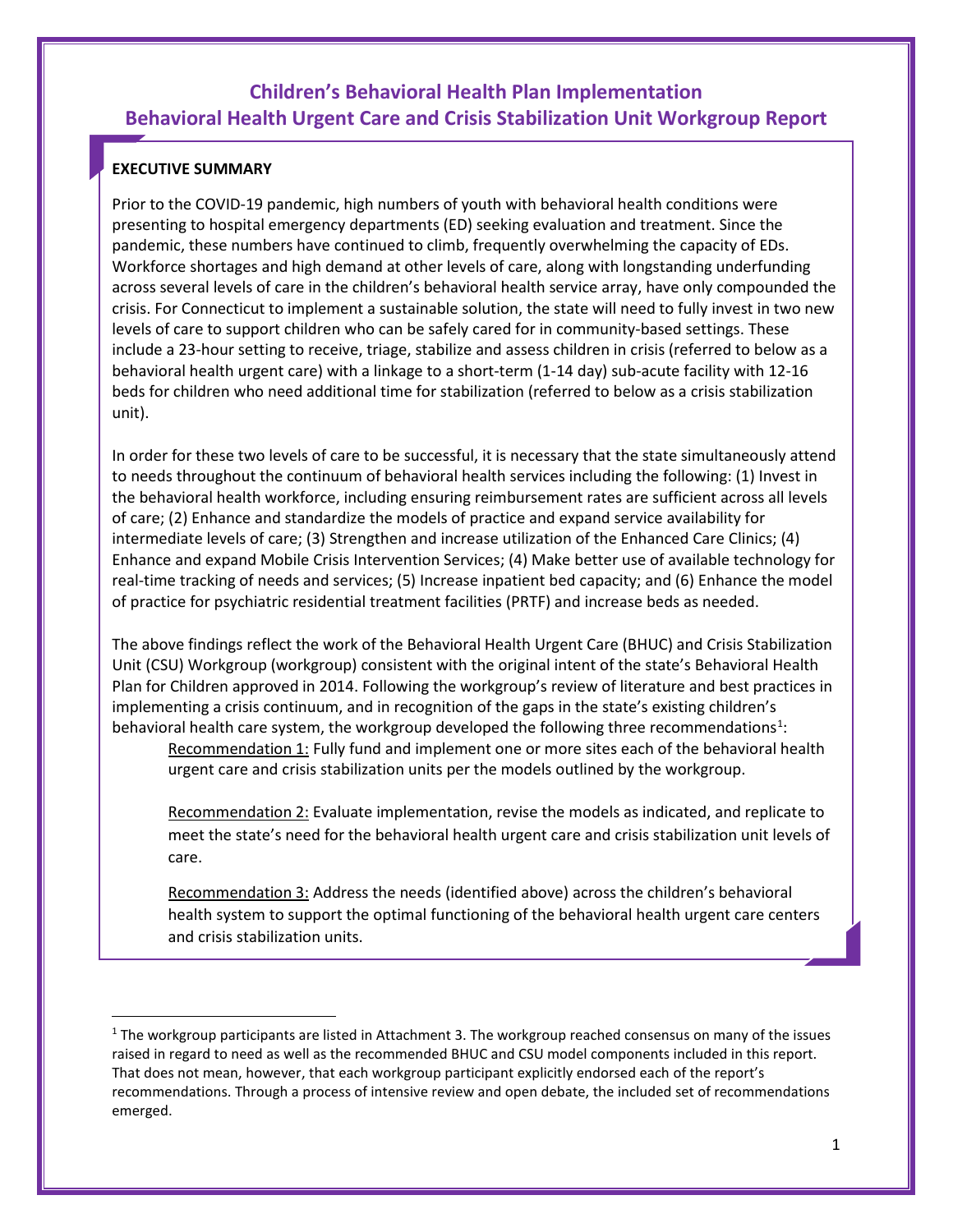#### **I. Background**

Connecticut's Behavioral Health Plan for Children was a part of the legislative response to the Sandy Hook tragedy and was developed with extensive input from families, providers, state agencies, researchers, community members, and other stakeholders. It was approved by the Connecticut General Assembly in 2014 and has provided a blueprint to ensure that the state's behavioral health system and its services promote well-being and meet the mental, emotional, and behavioral health needs for all children in the state. More recently DCF identified the need and opportunity for collaboration among stakeholders to *further* support implementation of the goals of the Plan and provide recommendations to its Implementation Advisory Board. Workgroups were established to support these efforts, including the Behavioral Health Urgent Care (BHUC) and Crisis Stabilization Unit (CSU) Workgroup (workgroup).

The workgroup was comprised of stakeholders from hospitals, community-based provider agencies, child and family advocacy organizations, the state's behavioral health partnership, and state agencies (Department of Mental Health and Addiction Services (DMHAS), the Office of the Child Advocate (OCA), as well as DCF). The workgroup was tasked with accomplishing the following four goals.

- 1. Review current federal and state initiatives to expand the crisis care continuum
- 2. Review and define core components of the crisis continuum (services and infrastructure)
- 3. Review literature and expertise for Connecticut's consideration in future system development a. 23-hour crisis stabilization setting
	- b. 1-14 day sub-acute crisis stabilization and assessment centers
- 4. Make recommendations to the Children's Behavioral Health Plan Implementation Advisory Board and the twelve state Department Commissioners for further follow-up and implementation

The subsequent sections of the report provide additional information on the workgroup's processes and achievements, rationale for the proposed levels of care, workgroup recommendations for consideration by the Advisory Board and the twelve state Department Commissioners/Administrators, and next steps. The specifics for each of the proposed models are included as attachments to this report.

#### **II. Workgroup Process and Accomplishments**

#### Review of Current Initiatives and Best Practices

The workgroup collaborated across a total of seven meetings held between June and December, 2021. They addressed the first two goals of the workgroup through a series of discussions regarding national best practices for the crisis continuum of care. The SAMHSA Crisis Best Practice Toolkit has been widely distributed to and utilized by states and was highlighted as being helpful for guiding Connecticut's efforts.<sup>[2](#page-1-0)</sup> The toolkit identifies the following core components of a crisis continuum: (1) regional crisis call center; (2) crisis mobile team response; and (3) crisis receiving and stabilizing facilities. In Connecticut, the call center is operated by United Way 2-1-1, which functions as both the call center for Mobile Crisis and the National Suicide Prevention Lifeline and will also serve as the 9-8-8 call center when implemented in July 2022. Connecticut also has a robust crisis response team, with youth Mobile Crisis providing statewide coverage and responding to over 15,000 crisis episodes each year.

The state falls short, however, in meeting the third core component of the continuum, the crisis receiving and stabilizing facilities. The SAMHSA document identifies these "23-hour facilities" (not overnight) as offering individuals "no wrong door" access to mental health and substance use services,

<span id="page-1-0"></span> <sup>2</sup> Substance Abuse and Mental Health Services Administration (SAMHSA) (2020). National Guidelines for Behavioral Health Crisis Care - A Best Practice Toolkit: Knowledge Informing Transformation.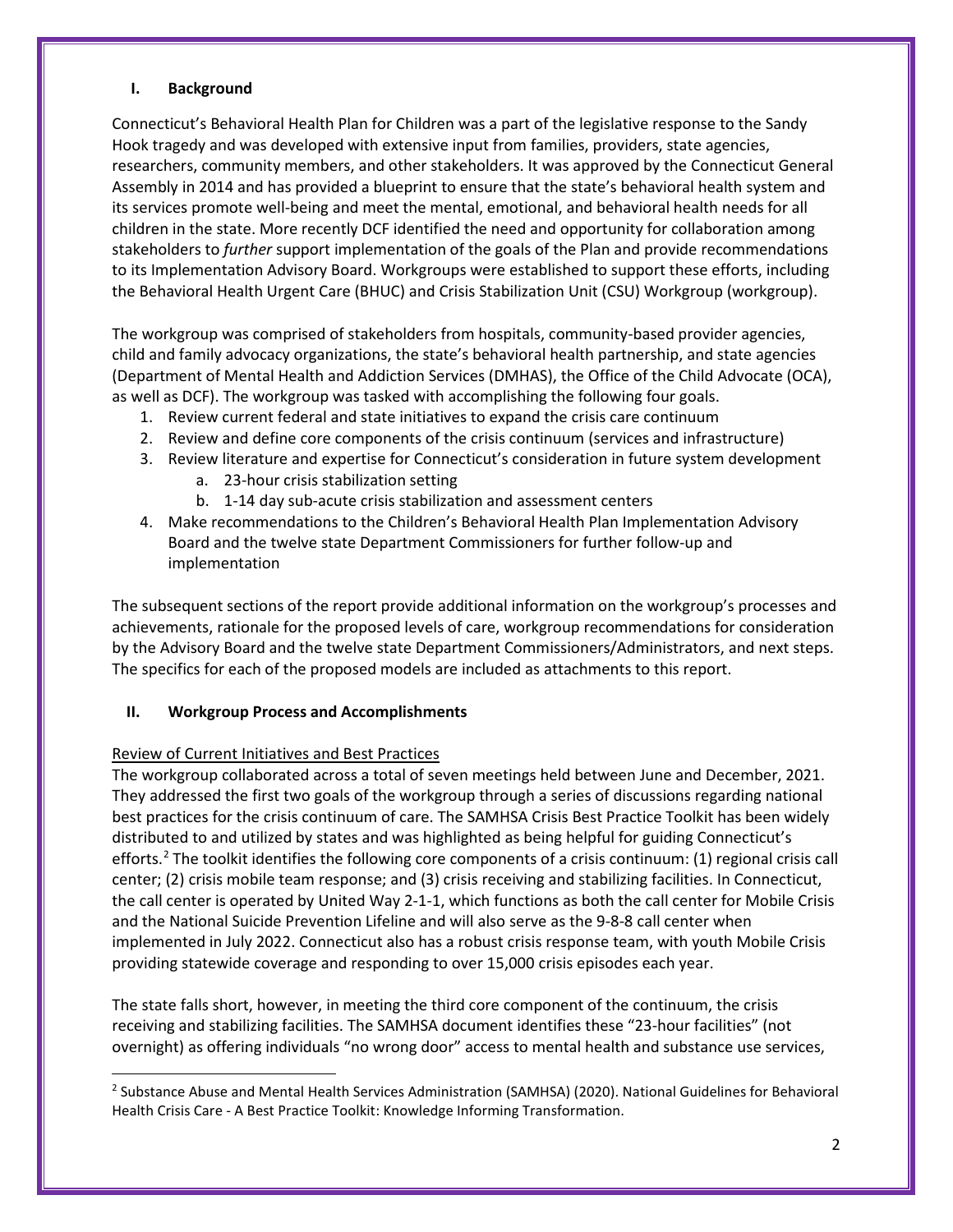with availability for walk-in, as well as emergency vehicle (ambulance and police) drop off.<sup>[3](#page-2-0)</sup> These facilities operate 24/7/365 and are staffed to triage youth, quickly identify if there are critical medical needs, and support stabilization regardless of the individual's behavioral health presenting problem, diagnosis, or disability.

In addition to having a facility to address the immediate crisis, it is also recommended that a crisis continuum include availability of beds for short-term stay to support individuals who cannot maintain stabilization within the 23 hour period, but can voluntarily be evaluated and stabilized in an unlocked facility. The state's current gap in these two levels of care results in many youth using the ED unnecessarily for behavioral health needs, resulting in delays in ED discharge, and challenges with throughput across the system.

### The Need for Additional Levels of Crisis Care

As referenced above, with limited options for crisis receiving facilities and the longstanding underfunding of parts of the children's behavioral health system, many children experiencing a behavioral health crisis are brought to an ED for evaluation and treatment. National research and state data strongly suggest:

- 1. The volume of visits to hospital EDs among youth with behavioral health concerns is rising;
- 2. Clinical acuity, intensity, and complexity of needs among those youth is rising;
- 3. Staffing for behavioral health (and other disciplines) is stretched thin in hospitals as well as across the behavioral health continuum of care;
- 4. Youth with behavioral health needs can experience significant wait times in EDs before receiving services beyond observation;
- 5. EDs vary significantly in the presence of staff with behavioral health expertise and their capacity to provide adequate behavioral health evaluation or intervention;
- 6. Most youth who present to an ED with a behavioral health need are not subsequently admitted to an inpatient hospital, suggesting that their needs could be addressed in the community;
- 7. Many youth are not able to de-escalate from crisis and fully stabilize within a one-day timeframe, but also do not necessarily require inpatient care;
- 8. EDs vary significantly in their familiarity with the behavioral health continuum of care and in their ability to connect youth to ongoing services appropriate to the child's needs.

As a result of these factors, youth who present to EDs with a behavioral health need and their families can experience additional trauma, stress, and increased acuity *stemming from the ED experience itself*. Many of these factors have only been exacerbated since the onset of the COVID-19 pandemic. Alternative settings such as BHUC and CSU have the capacity to meet the needs of youth with behavioral health crises and quickly connect them with the appropriate level of care, and are therefore vital to resolving the challenges that are currently facing the state's behavioral health system. A brief introduction to each model appears below with more specifics included as attachments. Note that during the course of the workgroup meetings, in recognition of the longer timeframe required for implementation of a BHUC and/or CSU, and the growing number of youth presenting to the ED with behavioral health needs, additional meetings were held specifically to discuss viable short-term solutions to the crisis at hand, and a separate report containing those urgent recommendations was developed.

<span id="page-2-0"></span><sup>&</sup>lt;sup>3</sup> Note that implementation of ambulance drop off in Connecticut will require regulatory changes.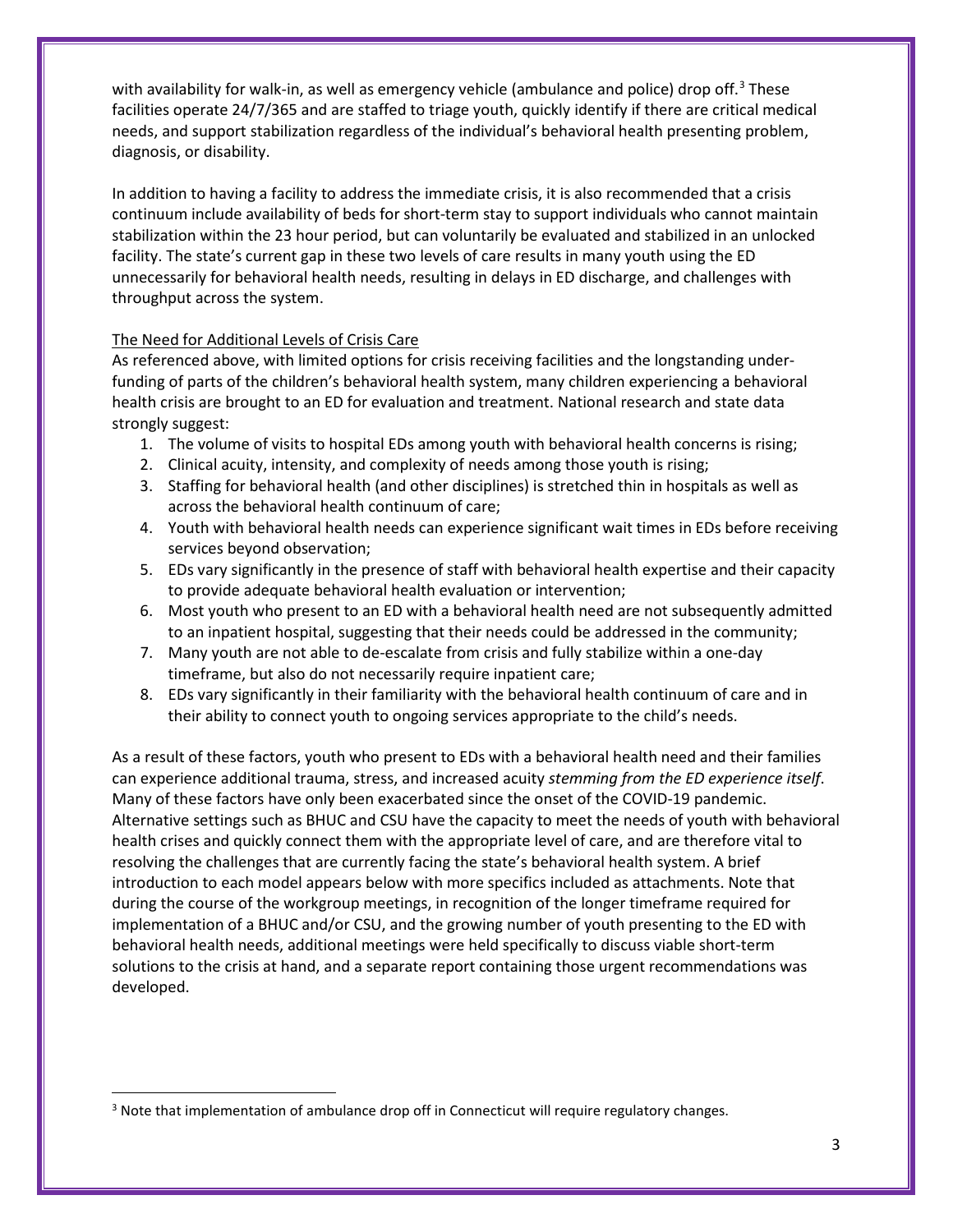#### BHUC

A BHUC in Connecticut will offer capacity to provide crisis stabilization, evaluation and assessment, and linkages to longer-term care for youth with behavioral health concerns. This new service would be brief (less than 24 hours), provided in a safe and calming setting, and staffed with well-trained crossdisciplinary behavioral health professionals with expertise in addressing the needs of youth experiencing a behavioral health crisis and connecting them to ongoing care.

This 23-hour setting is consistent with national best practices, and is utilized in many other states and municipalities (e.g., Arizona, California (San Diego), North Carolina (Guilford County)) as well as in other countries (e.g., Canada and the United Kingdom). Other terms for this level of care include crisis receiving and stabilization facilities, crisis stabilization units, community crisis centers, etc. Many youth in crisis who present to EDs but do not require inpatient care could be safely cared for in a BHUC, with good outcomes, and potentially at a lower cost.

#### CSU

A CSU, also known as a sub-acute bed, crisis residential facility, or short-term residential facility, is another element of a full continuum of crisis-oriented services as described in SAMHSA's best practice toolkit. It is a short-term (up to 14 days) community-based residential facility (unlocked, home-like setting) for youth who do *not* require inpatient care, but are also not ready to return to the community without further stabilization services. This option will support throughput in the system and allow youth who are not stabilized within a one-day timeframe to be cared for in a less restrictive environment that can successfully prepare them for return to home and community. CSU services frequently include treatment and close collaboration with families and schools.

#### Model Components

The workgroup identified the key components of the BHUC and CSU models, aligned with national best practices. The components included, for each level of care, identification of the goals, setting and physical space, target population and acuity, referral and acceptance process, staffing, services, training and competencies, length of stay, and discharge and connect-to care. The full recommended BHUC and CSU models are included in attachments to this document (beginning on pages 9 and 13, respectively).

#### Funding Considerations

For both models, building a new facility, or renovating an existing one, will add significantly to overall costs, and therefore consideration of existing sites is recommended. Many of the services to be provided by the BHUC and CSU models are already Medicaid reimbursable; however, in order to implement the full models for all children regardless of insurance type or status, robust funding, including a combination of grant funds and a fee-for service rate, is likely to be necessary. Consideration of incorporating these levels of care into an alternative payment method (APM) (e.g., "value-based payment") could be beneficial in achieving cost savings. APM models frequently include a goal of reducing general medical ED volume, which these levels of care are designed to address.

In addition to funding the BHUC and CSU models, it is critical that the state make significant investments in the expansion and retention of the behavioral health workforce. Workforce shortages, only exacerbated by the pandemic, continue to impact all levels of care, and therefore have implications for any service delivery recommendations. Investments must include raising reimbursement rates for levels of care and types of services that remain underfunded so that agencies have the resources to appropriately pay clinicians. The state should also consider offering loan forgiveness programs, tuition reimbursement, and other incentives to recruit clinicians into the workforce and retain them in children's community-based service delivery.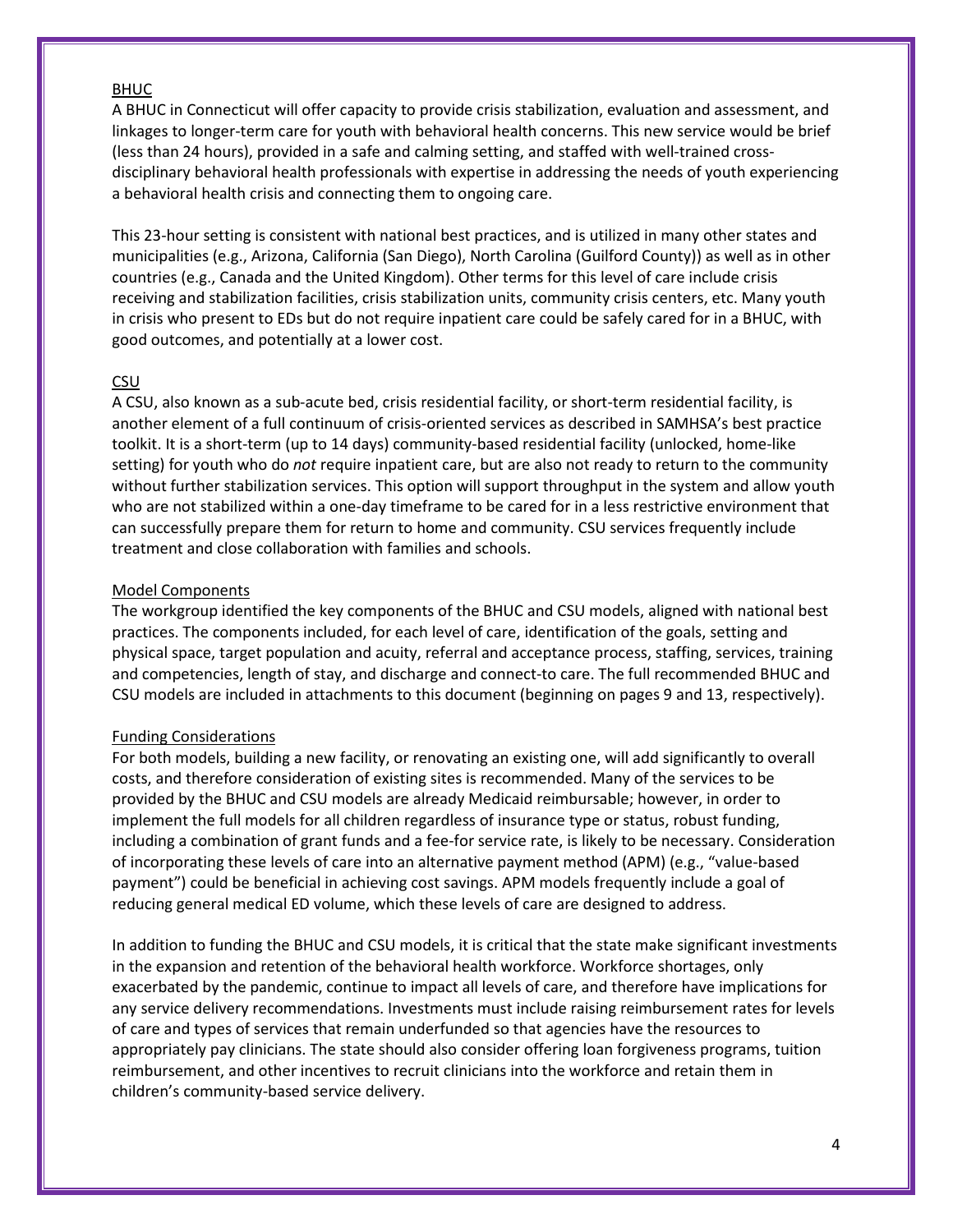#### Crisis Care within the Continuum of Services

The workgroup strongly and consistently recommended that BHUC and CSU development must be considered within the broader context of the state's children's behavioral health service system. Workgroup members agreed that the transition across services must be seamless; especially the transition from BHUCs to higher levels of care (e.g., CSU, inpatient psychiatric hospitalization), but also transitions from crisis receiving facilities to lower levels of care. BHUCs will be part of a subset of acute and sub-acute crisis-oriented services within the full behavioral health service array. These are inclusive of, but not exclusive to, the following services, some of which are in existence and others are yet to be launched:

- 9-8-8 and/or 2-1-1 Behavioral Health Crisis Call Center
- Mobile Crisis Intervention Services
- 23-hour crisis stabilization setting (e.g. behavioral health urgent care)
- Short-Term (1-14 day) 24-hour settings (e.g., crisis stabilization unit)
- Emergency Departments
- Inpatient Psychiatric Hospitalization
- Psychiatry Residential Treatment Facilities (PRTF)
- Crisis Respite Beds

Delineations across target populations and settings for acute, sub-acute and intermediate levels of care are briefly identified in the table below.

| <b>Level of Care</b> | <b>Program Type</b> | <b>Target Population</b>                         | Setting/Length of Stay     |
|----------------------|---------------------|--------------------------------------------------|----------------------------|
| Acute                | Inpatient           | Highly acute: Imminent risk to self or others;   | 24-hour care; hospital     |
|                      |                     | recent history of serious injury to self or      | setting; locked facility   |
|                      |                     | others; gravely disabled; recent significant     |                            |
|                      |                     | destruction of property                          | LOS up to 30 days          |
| Sub-Acute            | Crisis              | Sub-acute: Cannot fully stabilize within 24      | 24-hour care; home-like    |
|                      | Stabilization       | hours but can be stabilized within community-    | setting (can be community- |
|                      | Unit                | based setting/unlocked facility; voluntarily     | based); unlocked facility  |
|                      |                     | admitted by self and family; once stabilized can |                            |
|                      |                     | safely return to home, school and community      | LOS up to 14 days          |
|                      | Psychiatric         | Sub-acute: Can be stabilized within              | 24-hour care; community-   |
|                      | Residential         | community-based residential setting that         | based; unlocked facility   |
|                      | Treatment           | offers all services the child may need including |                            |
|                      | Facility            | schooling; typically longer-term (30 or more     | LOS up to 120 days         |
|                      |                     | days) with simultaneous preparation to return    |                            |
|                      |                     | to community                                     |                            |
| Intermediate         | Partial             | Safely able to stay in home/community setting;   | Community or hospital-     |
|                      | Hospitalization     | does not require overnight supervision/24-       | based setting              |
|                      | Program             | hour care; symptoms require ongoing              | ≥4 hrs/day; 5 days/wk      |
|                      |                     | diagnostic work or medication monitoring         |                            |
|                      |                     |                                                  | LOS up to 4 weeks          |
|                      | Intensive           | Safely able to stay in home/community setting;   | Community-based setting    |
|                      | Outpatient          | does not require overnight supervision/24-       | ≥3 hrs/day; 2-5 days/wk    |
|                      | Program             | hour care; symptoms do not require diagnostic    |                            |
|                      |                     | work, but may require medication                 | LOS up to 6 weeks          |
|                      |                     | management                                       |                            |
|                      | <b>Extended Day</b> | Safely able to stay in home/community setting;   | Community-based setting    |
|                      | Treatment           | does not require overnight supervision/24-       | ≥3 hrs/day; 2-5 days/wk    |
|                      | Program             | hour care; symptoms are persistent in nature     |                            |
|                      |                     | but do not require diagnostic work; can rely     | LOS up to 6 months         |
|                      |                     | primarily on recreational therapeutic services   |                            |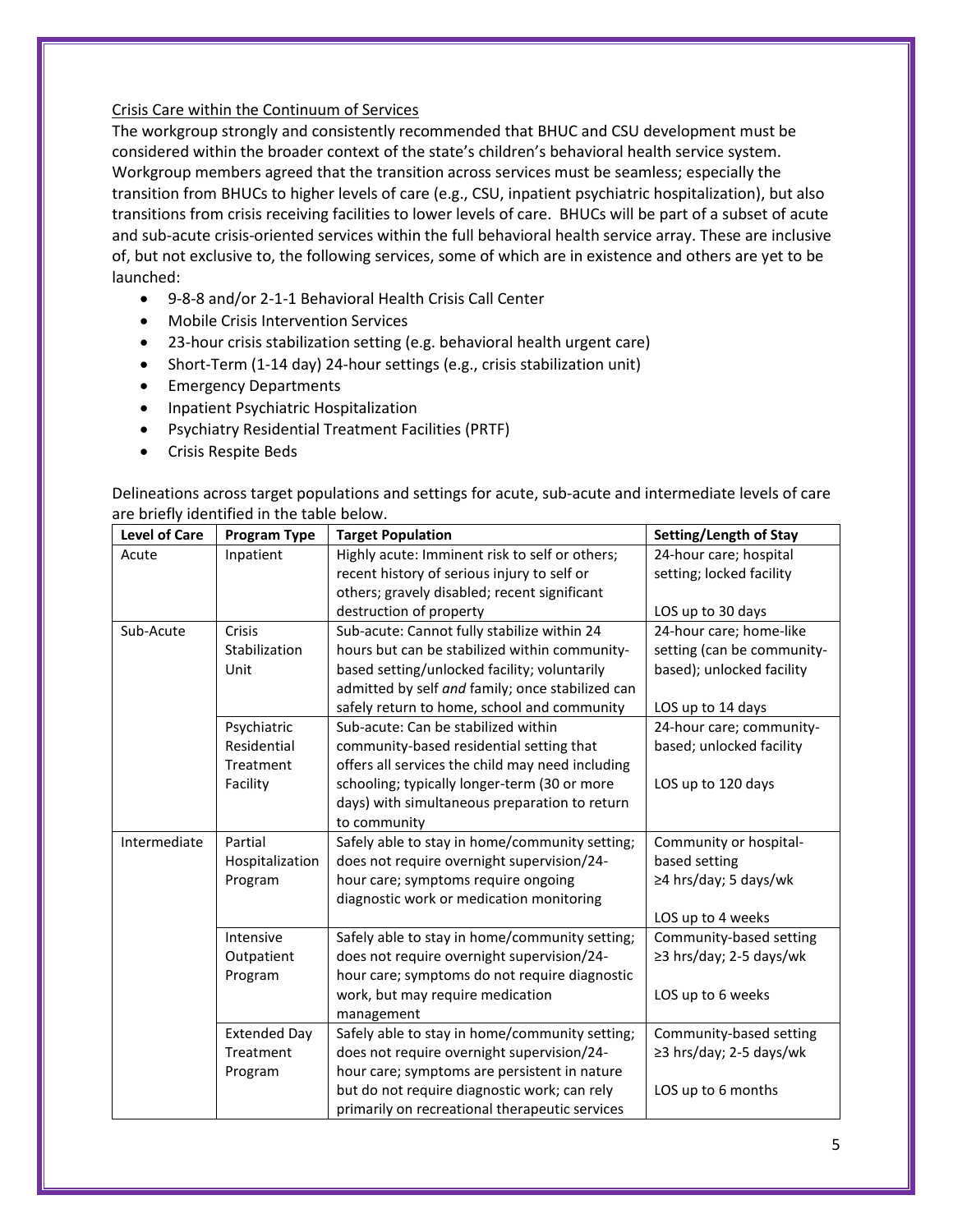From a systems perspective, the development of new crisis care settings will impact, and will be impacted by, the full continuum of care. Together with additional enhancements as described below, the addition of BHUCs and CSUs is expected to improve throughput across the behavioral health continuum of services. **Accordingly, the workgroup identified the following needs in the children's behavioral health system that must be addressed to achieve optimal functioning of the proposed new levels of care.**

- **1. Invest in the behavioral health workforce**. An insufficient workforce was cited as a significant challenge that is affecting all levels of care and has been exacerbated since the outset of the COVID-19 pandemic. The State must enhance rates and grant funds and also consider other financial incentives such as loan forgiveness and tuition reimbursement in order to attract and retain a behavioral health workforce that is sufficient to meet the need.
- **2. Enhance the model of practice and expand intermediate levels of care**. Youth with needs that are too significant for routine outpatient care, as well as youth stepping down from higher levels of care (e.g., inpatient, PRTF, CSU), are in need of enhancements at the "intermediate" level of care. The workgroup recommends enhancing and standardizing the model of practice as well as expanding the service capacity among intensive center-based models including Intensive Outpatient Programs, Partial Hospitalization Programs, and Extended Day Treatment as well as intensive in-home services.
- **3. Strengthen and increase use of Enhanced Care Clinics.** Enhanced care clinics serve children and adults with behavioral health needs, accept "walk-ins," and offer timely screening, triaging, and evaluation. There is a need to identify opportunities to increase utilization and capacity of ECCs to meet the needs of children with mild to moderate acuity, providing youth with timely evaluation and connections to longer-term services.
- **4. Enhance Mobile Crisis Intervention Services**. Mobile Crisis is a critical service within the continuum of care, and is envisioned to play a significant role in diverting youth from the ED, assessing and identifying appropriate levels of care, and helping ensure timely discharges from the ED to community-based care. Resources to Mobile Crisis should be expanded in order to support its role as a central hub and coordination center with the ability to facilitate referrals to all levels of the crisis continuum of care.
- **5. Make better use of available technology for real-time tracking of needs and services.**  Technology is needed to track, in real time, behavioral health ED volume, inpatient bed availability, and other levels of care critical to system throughput (e.g., PRTF, intermediate levels of care, BHUC and CSU when implemented). Connecticut should invest in a technological platform with these capabilities in order to ensure transparent tracking of needs and services.
- **6. Increase inpatient bed capacity**. There was strong consensus among workgroup members that Connecticut has too few inpatient beds for children and adolescents, and that reimbursement rates for inpatient hospitalization are insufficient. This shortage significantly contributes to ED throughput issues and impacts multiple other elements of the service array. However, with other services fully funded and utilized, the need for additional inpatient beds may decrease. Once BHUCs, CSUs, and other services are implemented, inpatient bed capacity and need should be monitored and reassessed.
- **7. Increase psychiatric residential treatment facility (PRTF) bed capacity and enhance the model of practice**. The workgroup cited a shortage of PRTF beds for children and adolescents with the most significant needs. The workgroup recommends enhancement of the PRTF model of practice to further align with national best practices. The workgroup discussed making all needed service enhancements, then reassessing the adequacy of PRTF bed capacity and availability, in particular for special populations including children with intellectual and developmental disabilities.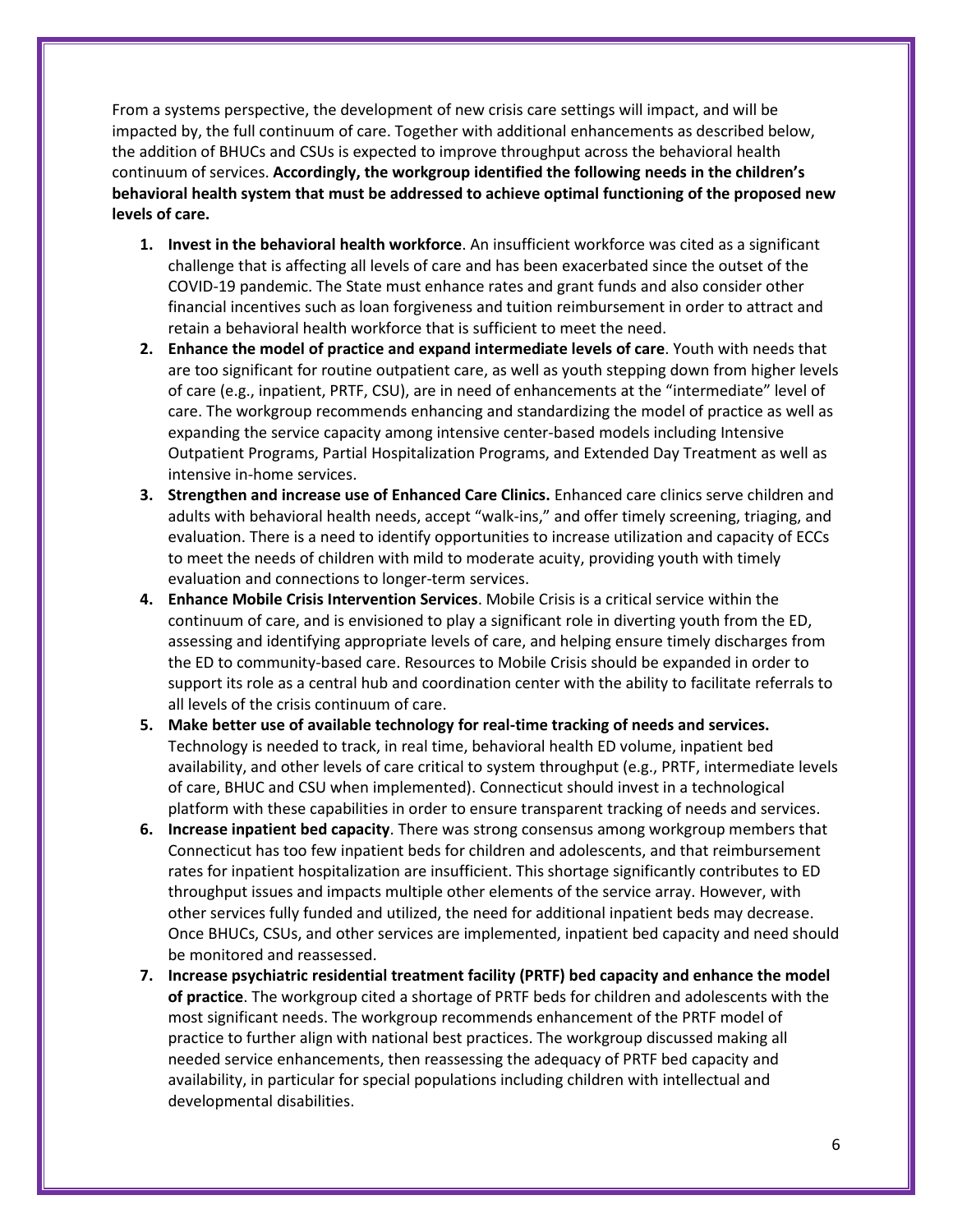#### **III. Workgroup Recommendations[4](#page-6-0)**

The BHUC and CSU Workgroup arrived at the following recommendations to present to the Children's Behavioral Health Plan Implementation Advisory Board and the twelve state Department Commissioners for further follow-up and implementation.

Recommendation 1: Fully fund and implement one or more sites each of the behavioral health urgent care and crisis stabilization units per the models outlined by the workgroup.

Recommendation 2: Evaluate implementation, revise the models as indicated, and replicate to meet the state's need for the behavioral health urgent care and crisis stabilization unit levels of care.

Recommendation 3: Address the following needs across the children's behavioral health system to support the optimal functioning of the behavioral health urgent care centers and crisis stabilization units:

- a. Invest in the behavioral health workforce;
- b. Enhance the model of practice and expand intermediate levels of care;
- c. Strengthen and increase use of Enhanced Care Clinics;
- d. Enhance Mobile Crisis Intervention Services;
- e. Make better use of available technology for real-time tracking of needs and services;
- f. Increase inpatient bed capacity; and
- g. Increase psychiatric residential treatment facility (PRTF) bed capacity and enhance the model of practice.

#### **IV. Next Steps and Considerations**

Given the efforts invested by the workgroup in developing the recommended levels of care, as well as the existence of similar models in other states, Connecticut is well-primed for the timely release of funding for BHUC and CSU sites. Given that implementation is dependent on availability of appropriate sites, the state may consider taking a first step of soliciting request for qualifications from the community to identify potential locations within a high need geographic area before seeking proposals for implementation.

Given that the workgroup recommended simultaneous planning efforts for the development of a BHUC and a CSU, it is recommended they be developed within the same geographic area. The state should consider whether the BHUC and CSU should be operated by the same provider, on the same site, or if a formal partnership agreement between the two settings in close proximity would be sufficient. The CSU model as recommended in the attachment is proposed as having separate units by age and also specific needs (separate units for ages 5-12, ages 13 and up, and for children with intellectual disabilities, development disabilities, or autism spectrum disorders). It is important to note that the CSU level of care is often available for an adult population and this may be considered in Connecticut as well. Accordingly, the state may want to consider a lifespan model with clearly separated physical spaces and developmentally appropriate models of care, in order to be more efficient in investing in the administrative infrastructure costs. It should be noted, however, that the safety concerns (and comfort

<span id="page-6-0"></span> <sup>4</sup> The workgroup participants are listed in Attachment 3. The workgroup reached consensus on many of the issues raised in regard to need as well as the recommended BHUC and CSU model components included in this report. That does not mean, however, that each workgroup participant explicitly endorsed each of the report's recommendations. Through a process of intensive review and open debate, the included set of recommendations emerged.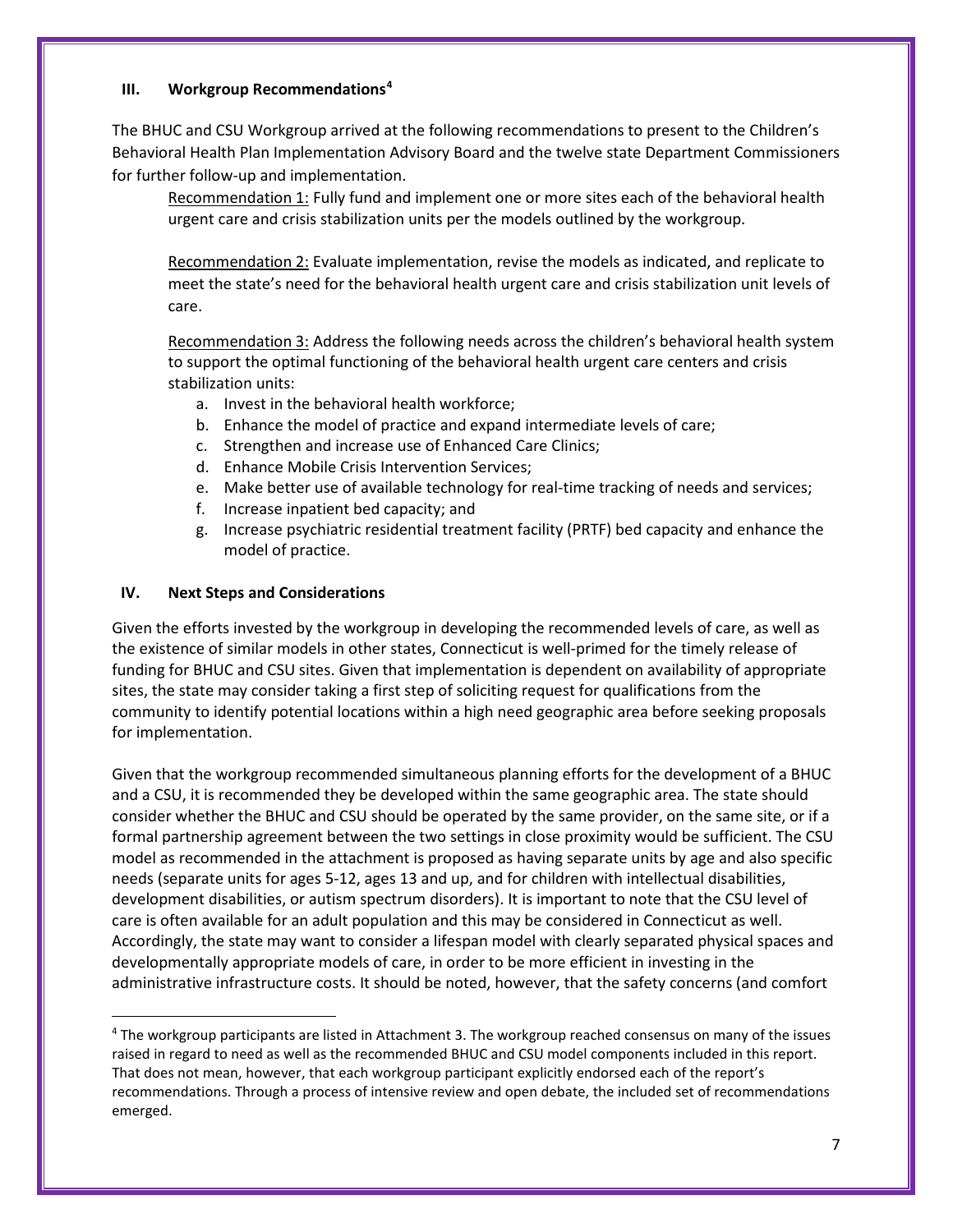for children and parents) related to unlocked child and adult units within the same facility would need to be fully addressed. Those challenges may outweigh the efficiency of a shared location.

In addition to design considerations, the state must address barriers to implementation. First, to appropriately address unnecessary behavioral health ED visits, regulatory changes that allow emergency transport by ambulance or police directly to BHUCs are needed. Second, currently ED visits are not reimbursable if the child is subsequently admitted to an inpatient unit. The State should ensure that BHUCs and CSUs can bill for their services even if the youth is subsequently referred to an inpatient setting.

Implementation of the workgroup's three recommendations will improve Connecticut's children's behavioral health system by improving throughput, reducing utilization of higher cost options for behavioral health care, and better aligning the state with national best practices. Most importantly, it will offer families and other referral sources an appropriate setting for children with behavioral health crises that will support their needs and lead to improved behavioral health outcomes for children.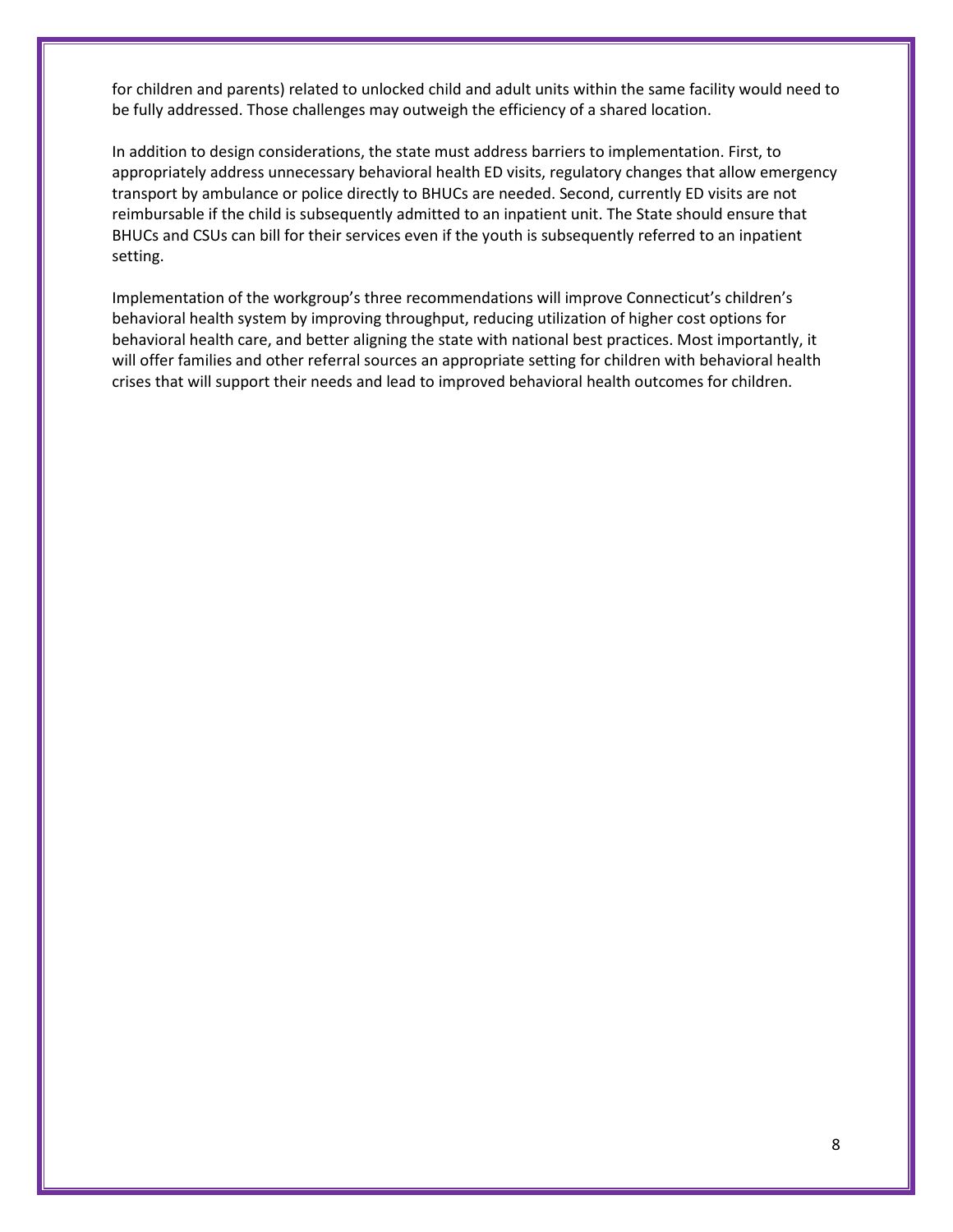# **Attachment 1: Recommended Behavioral Health Urgent Care Model**

### BHUC Goals

The workgroup identified a number of relevant goals for the BHUC level of care:

- Reduce utilization of general medical EDs and inpatient hospitalization for mental health or substance use concerns (particularly for high-risk groups including youth with intellectual/developmental disabilities, Autism, other conditions and risk factors).
- Stabilize crisis; de-escalate clinical acuity and/or distress.
- **Provide psychiatric assessment and rule out medical concerns requiring ED transport.**
- **The Triage behavioral health needs and acuity and maintain youth in the least restrictive setting** appropriate to their needs.
- **Provide continuous observation and supervision (for less than 24 hours) for children,** adolescents, or emerging adults who do not require a higher level of care.
- **Increase connect-to-care rates (i.e., connection to the clinically appropriate behavioral health** service following BHUC, which may include an existing provider)
- **Prevent or reduce re-admission to EDs or inpatient hospitalization following BHUC.**

### BHUC Setting

Consistent with national examples and best practices, Connecticut can place BHUCs within communitybased organizations, with a requirement for strong community-hospital partnerships. There are several important considerations and challenges to address:

- There are likely to be high facility costs for BHUCs, and physical space may be a significant challenge. In order to ensure the resources invested in securing the appropriate location, facilities, property, and space results in actualizing this new level of care, there will need to be a strong partnership and collaboration between the private providers/hospitals and the state.
- **Collaborate with DPH and other regulatory bodies to ensure an expedited licensing,** accreditation, and regulatory approval process.
- The workgroup envisions that it will be rare for BHUCs to need to transport to a general medical ED, doing so only in the event of a medical/physical health need or in cases where the child's risk of harm to self or others or grave psychiatric disability cannot be successfully addressed within the BHUC setting. There should be protocols in place to ensure that BHUCs can safely transport to an ED in these situations without placing the burden of transport on families.

## Physical Space

The workgroup's overall recommendations in this area include:

- BHUC's should be comfortable and inviting to families, supporting the overarching goal of crisis de-escalation. The physical environment of a BHUC should strike a noticeable contrast to a general medical ED setting, including calming and warm colors, comfortable furniture, safety features, and other characteristics.
- BHUCs should be designed with school referrals and first responders in mind.
- BHUCs should be geographically located within the areas of highest need, and should be close enough to hospitals with EDs and inpatient beds to support bi-directional flow.
- BHUCs should be strategically located geographically so that all residents in the state are able to travel to a BHUC within one hour.

#### Target Population

BHUCs should be accessible to all youth who are appropriate for this level of care regardless of system involvement, payer, diagnosis, or disability status. The workgroup recommends that:

 BHUCs accept youth across all diagnostic categories and other clinical presentations including youth with intellectual and developmental disabilities or other complex clinical conditions with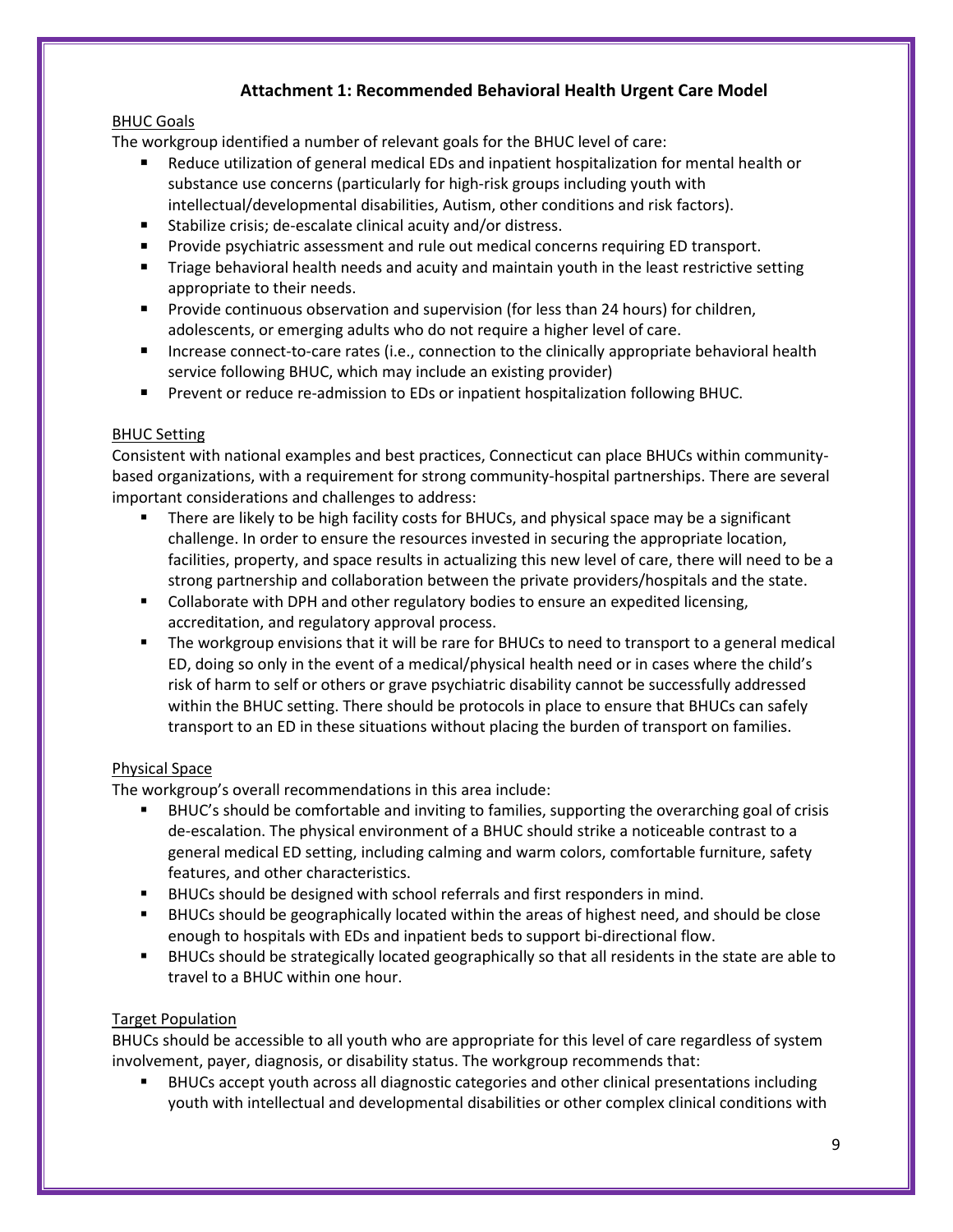moderate to high levels of acuity. BHUCs should have the staff training and expertise to address the needs of a diagnostically diverse population.

- Exclusions due to a child being "too acute" should be rare for a BHUC. Youth at risk of harm to self/others should be accepted given that BHUCs are being designed with specialized behavioral health expertise that does not exist at most general medical ED settings. There may be occasions where the BHUC cannot safely de-escalate and stabilize a child who is acutely dangerous to self or others or is gravely disabled, and a direct referral to an ED will be needed (see below for requirements related to this triaging). The workgroup recommended careful attention to delineating the characteristics of youth appropriate for BHUC from those who require transport to the ED for evaluation.
- BHUCs should accept youth regardless of insurance status/type of insurance. Most services should be reimbursable by Medicaid and commercial insurers, and together with DCF and other grant funding, will afford all children who need BHUC services to be able to access it.

#### Referral and Acceptance to BHUC

The workgroup recognized that the most common referrers to BHUC are likely to include:

- 9-8-8 and/or 2-1-1 Crisis Call Center
- Youth/Family walk-ins
- **Mobile Crisis**
- **Ambulance, Police, Fire**
- **Schools**
- **Primary Care Physicians**

The workgroup had a number of recommendations related to referral and acceptance.

- BHUCs should provide "no-wrong-door" access to youth in need of mental health and substance use care, regardless of referral source.
- BHUC contracts should allow providers to staff sites with individuals who have the capacity and required competencies to serve children with varying diagnoses, disabilities and other conditions.
- BHUCs must be able to quickly identify and triage youth who are in need of medical treatment or who cannot safely be in the BHUC due to imminent risk to self or others, or grave psychiatric disability, and coordinate timely transport to the nearest ED location. Clear protocols for billing in these circumstances are needed, in order to determine whether EDs, BHUCs, or both settings submit for reimbursement.
- **E** Although medical screening may be conducted primarily in person, emergency telehealth may also be considered for supporting medical screening.
- **Connecticut should consider one or more decision-making algorithms to guide hospital EDs,** BHUCs, police, and community gatekeepers and referrers (e.g., 9-8-8, Mobile Crisis, 9-1-1, 2-1-1) in making BHUC referrals. The goal should be to ensure that the most clinically appropriate referral is made, without unnecessary steps that would be inefficient, duplicative, and disruptive to families and providers.
- Ensure marketing materials, outreach, education, and protocols target all potential referrers to BHUC (see list of referrers above).
- BHUCs should establish and maintain collaborative partnerships and/or memoranda of understanding with referrers into BHUC, as well as the most common levels of care and service providers utilized upon discharge from BHUC.
- To appropriately divert unnecessary behavioral health ED visits, it will be necessary to make regulatory changes that allow emergency transport by ambulance or police directly to BHUCs.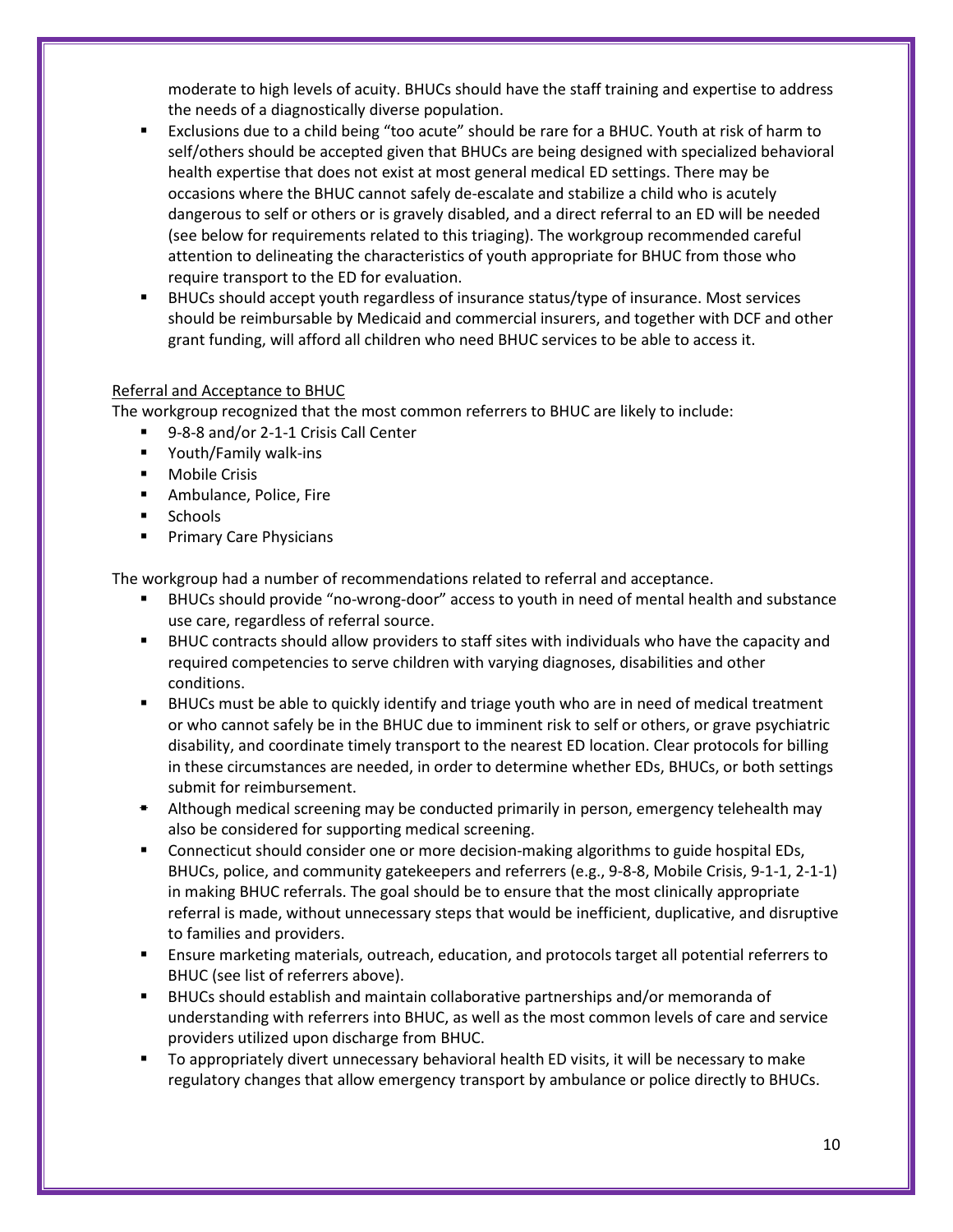#### **Staffing**

BHUCs will be staffed at all times (24/7/365) with a multidisciplinary team capable of meeting the needs of children, adolescents, and emerging adults experiencing behavioral health crisis in the community. Staffing considerations should include the following:

- Child/adolescent psychiatrists and/or psychiatric nurse practitioners/APRN (telehealth as needed)
- **EXECT** Licensed and credentialed mental health clinicians capable of completing effective and comprehensive crisis assessments. This should include Behavioral Specialists with experience with ID/DD populations, given their current disproportionate representation among youth that visit EDs for behavioral health concerns.
- BA-level staff to support non-clinical care and supervision of children.
- **Admission and discharge planning staff.**
- Parent/Caregiver and young adult peers with lived experience relating to behavioral health challenges.
- Current workforce challenges may require creativity, particularly to ensure an adequate number of prescribers. Consider establishing formal partnerships with psychiatry fellowship programs to create rotations in BHUC settings.
- **Provide appropriate in-service training for all BHUC staff, as well as cross-training that occurs** alongside key community referrers and partners.

#### Services

- Although medical clearance is not required prior to BHUC referral and utilization, BHUC staff should have the ability to assess whether an individual's condition requires medical attention in a hospital or referral to a dedicated detoxification or withdrawal management program.
- **Screen for suicide risk and complete comprehensive suicide risk assessments and suicide** prevention and safety plans.
- **Screen for violence risk and complete more comprehensive violence risk assessments and** planning when clinically indicated.
- **Assessment to determine appropriate level of care.**
- Transportation to support flow between BHUCs and EDs, as well as to CSUs and inpatient hospitals as needed (BHUC to arrange ED transport by ambulance when needed in the event of a medical/physical health need or in cases where the child cannot safely be stabilized within the BHUC). Any barriers to ambulance transport from BHUCs to EDs will need to be addressed.
- **Formalized relationship with intensive support programs/beds (e.g., Crisis Stabilization Units,** inpatient hospitalization). However, the workgroup strongly urges decision-makers to ensure that BHUCs are implemented as part of a comprehensive system enhancement; specifically an increase in inpatient beds and intermediate level of care availability.
- Include real-time bed and appointment tracking and registry system (in collaboration with 9-8-8/2-1-1 and Mobile Crisis services) to support efficient connection, referral and direct placement to needed services.
- Coordinate connections to ongoing care across the entire service array. If BHUCs are located within a community-based organization, it would be helpful for that organization to have a full service array.
- **Coordinate communication with DCF and other service systems as relevant.**

#### Training/Core Competencies

The workgroup recommended cross-training involving BHUC staff and community referrers. Furthermore, since the BHUC will be a cross-diagnostic setting, it will be critical to ensure the multidisciplinary team has expertise and skills in the following areas, at minimum: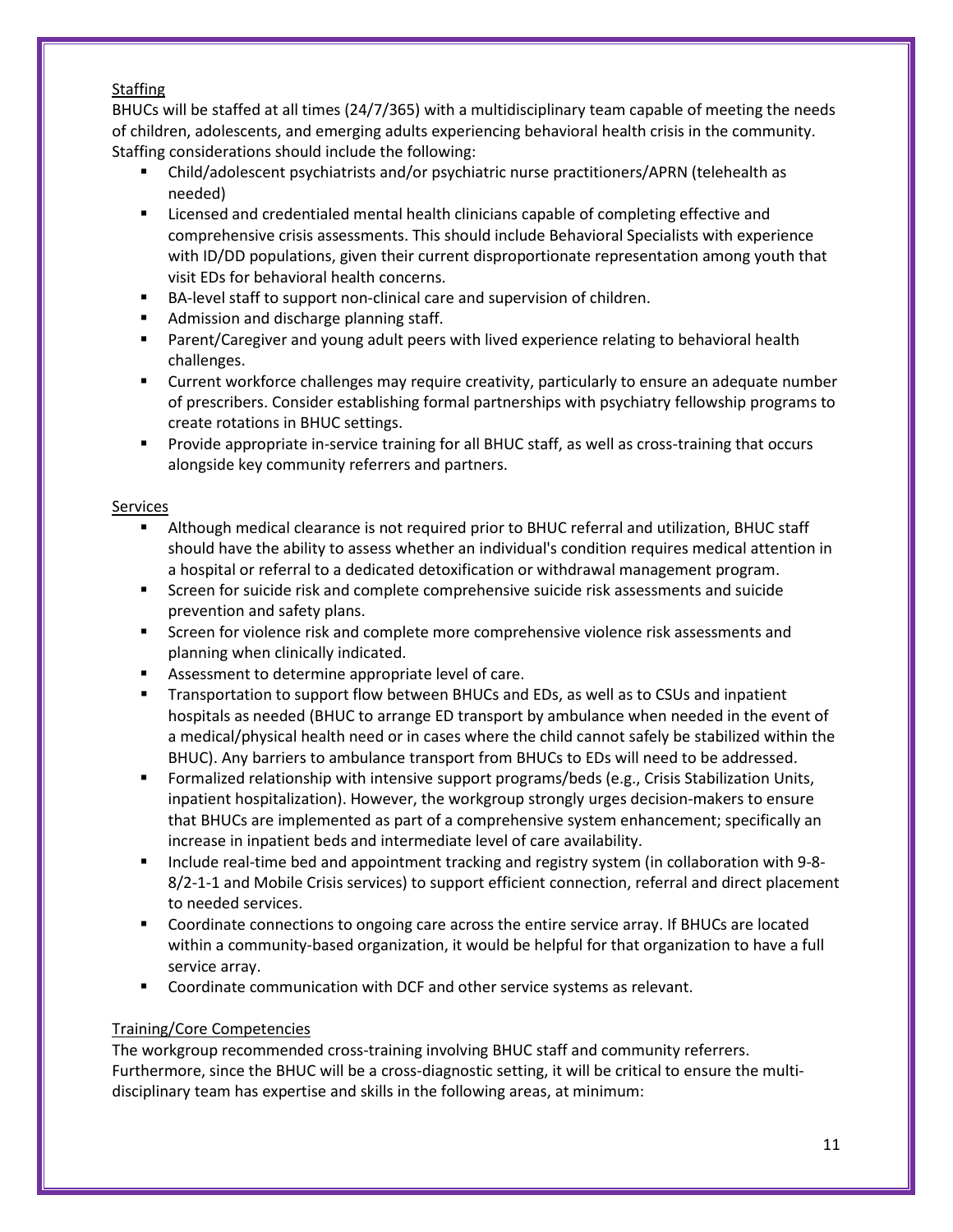- Crisis Stabilization/de-escalation
- Mental health
- **Substance use**
- **Intellectually and Development Disabilities and Autism Spectrum Disorders**
- Screening and Assessment
- Medical clearance
- Culturally and Linguistically Appropriate Service (CLAS) Standards
- Referral and Linkage to community-based care (and hospital level of care, as needed)

#### Length of Stay

- Maximum length of stay of less than 24 hours
- Average length of stay of approximately 4 hours or less.

#### Discharge and Connect-to Care

- Discharge planning from any level of care is generally reliant on the availability of needed services. As such, the workgroup recommends analysis of all elements of the service continuum and expansion of overall capacity where needed. Note that the State is also investigating the development of CSUs that will offer a 1-14 day setting for youth that need additional stabilization and assessment, which will be a critical service category for youth that have not yet achieved clinical stability in BHUC.
- BHUCs are designed to complete crisis stabilization and assessment in less than 24 hours, so that children's length of stay at a BHUC is always less than one day. Prior to the 24-hour mark, the child will be provided not just with a referral to, but with an appointment for, their next placement or service. BHUCs will refer clients to the least restrictive level of care most appropriate to their clinical needs. BHUC providers may not shift responsibility for this to the family, law enforcement, mobile responders, or other providers. It will be critical for BHUCs and other providers across the continuum to build strong relationships and establish clear expectations to facilitate timely transitions to the next level of care.
- The workgroup recommends that BHUCs have admission rights, or at least strong capacity for referral and linkage, to the rest of the acute crisis continuum of services, including EDs, inpatient psychiatric services, PRTF, Crisis Stabilization Units, and Crisis Respite services.
- Furthermore, the group recommends that BHUCs should have the capacity to make direct referrals, or at least strong capacity for referral and linkage to intermediate levels of care (e.g., Intensive Outpatient Programs, Partial Hospitalization Programs, Extended Day Treatment, intensive in-home services).
- Use of an electronic platform for real-time appointments and bed tracking will be used.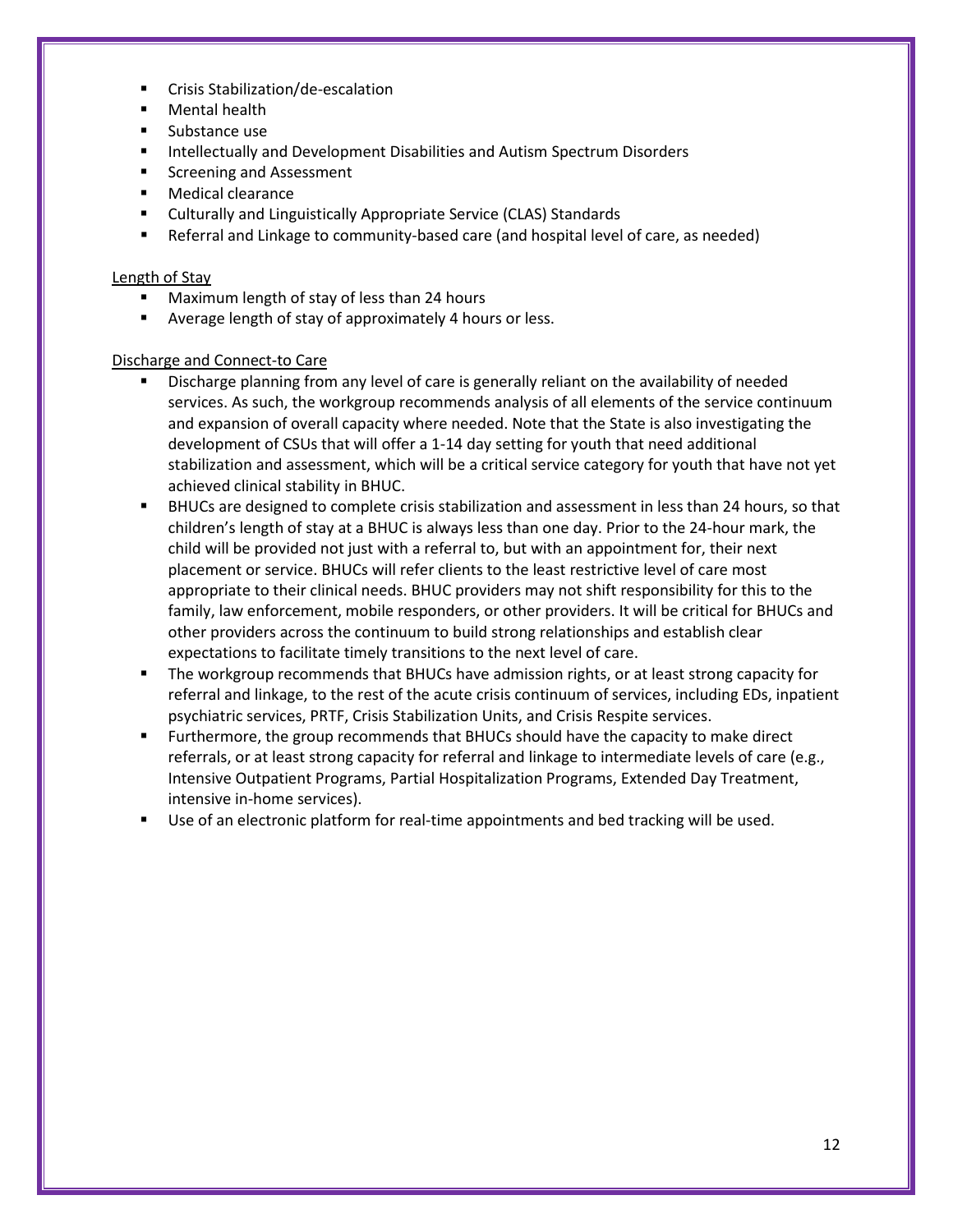# **Attachment 2: Recommended Crisis Stabilization Unit Model**

### CSU Goals

The workgroup has identified the following goals for the CSU level of care:

- 1. Reduce utilization of (and reduce discharge delays from) general medical EDs and inpatient hospitalization by increasing the availability of clinically-appropriate services, thereby improving throughput of the overall system.
- 2. De-escalate children with moderate or high clinical acuity and/or distress who do *not* require inpatient care, but do require a longer period than the ED provides to achieve stabilization (up to 14 days).
- 3. Following de-escalation, provide evaluation and assessment for children, adolescents and emerging adults with a warm hand-off to ongoing services.
- 4. Maintain youth in the least restrictive setting appropriate to their clinical needs.
- 5. Increase connect-to care rates (connection to the clinically appropriate behavioral health service following CSU, which may include an existing provider).
- 6. Prevent or reduce admission/re-admission to BHUCs, EDs, inpatient psychiatric hospitals, and Psychiatric Residential Treatment Facilities (PRTFs).

### CSU Setting and Physical Space

Nationally there are examples of this level of care being placed within community-based organizations, and with a requirement for strong community-hospital partnerships. There are several important considerations and challenges to address:

- Consider in site selection the potential benefit of having physical proximity to (or co-location with) a behavioral health urgent care center and/or inpatient unit.
- It is expected that a CSU facility would house 12 to 16 beds.
- CSUs should be geographically located within the areas of highest need, and should have the ability to accept referrals from, and refer to, hospitals with EDs and inpatient beds in a timely manner.
- CSUs should contain separate units according to age group and certain needs. Units for ages 5 to 12 should be separate from those over age 12. A separate unit with staff with specialized expertise should also be available for children with intellectual disabilities (ID), developmental disabilities (DD), and autism spectrum disorders (ASD). The need for separation by sex and gender identity may be considered as well.
- **EXP** Consider whether administrative efficiency could be achieved by siting CSUs within lifespan organizations, which could allow for safely servicing children and adults.
- Physical space for CSUs will be a challenge. In order to secure an appropriate location, facilities, property and space for this new level of care, there will need to be a strong partnership and collaboration between the private providers/hospitals and the state. Collaborate with DPH and other regulatory bodies to ensure timeliness of licensing, accreditation, and regulatory approvals.
- There should be protocols in place to ensure bi-directional flow between hospital EDs, BHUCs (when implemented), CSU settings, and inpatient units.
- Unlike many other residential and inpatient programs, CSUs are unlocked facilities. Due consideration should be given to ensuring separate space is available for youth of varying ages, sexes, gender identities, and/or gender expressions.
- The design of the unit should be "home-like" and welcoming; furniture and décor should be conducive to de-escalation, stabilization and recovery.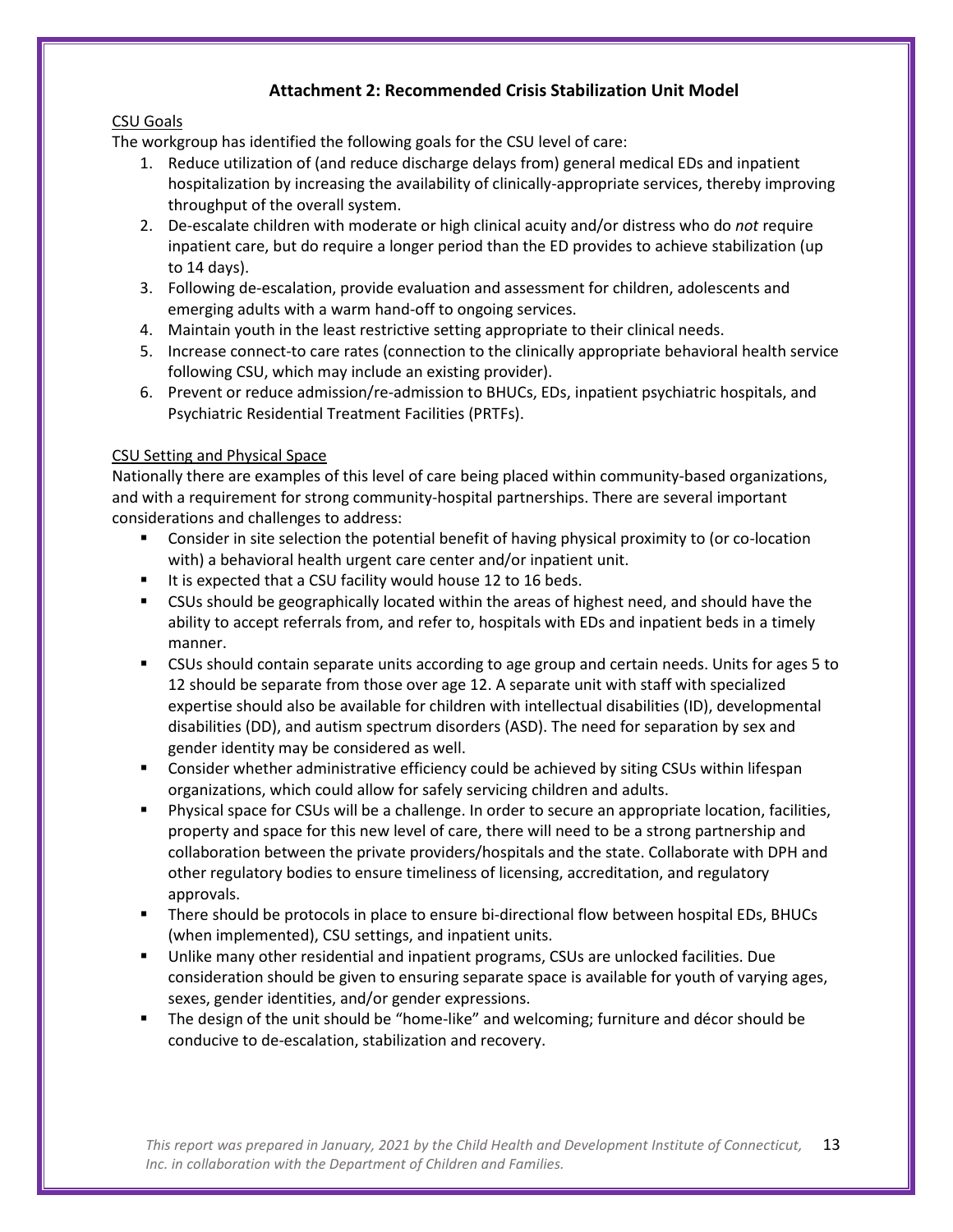### Target Population

CSUs should be accessible to all youth who require this level of care regardless of system involvement, payer, diagnosis, or disability status. The workgroup recommends that the following activities take place after a clinical and psychiatric evaluation:

- CSUs will accept youth ages 5-21 who are willing to be admitted *voluntarily.* Note that the guardian's consent must be voluntary for this level of care, and the youth must be able to be safely cared for in an unlocked facility. As noted above, separate units should be maintained by age groups. Continuity of services for transitional age youth will be supported through collaboration between DCF and DMHAS.
- **EXUS accept youth across all diagnostic categories and other clinical presentations including** youth with ID, DD, ASD or other complex clinical conditions. CSUs must have the staff training and expertise to address the needs of a diagnostically diverse population. As noted above, a separate unit for children with ID, DD and ASD should be maintained to appropriately meet the needs of these children.
- **EXUS Should accept youth regardless of insurance status/type of insurance. Many of the services** are expected to be reimbursable by Medicaid and commercial insurers, and together with DCF and other grant funding, must afford access to all children who need CSU services.
- CSU will accept children who are evaluated as sub-acute; that is, the child's functioning is significantly impaired, but acuity does not require inpatient hospitalization. Among other considerations, criteria for admission could include:
	- o High risk of hospitalization/re-hospitalization or ED use
	- $\circ$  High likelihood of continued substance abuse, but not for significant withdrawal symptoms
	- $\circ$  Symptoms are significantly interfering with child's functioning in home/community; behaviors have recently escalated
	- $\circ$  High risk behaviors are likely to lead to harm to self or others, but can likely be avoided through appropriate supervision
- Exclusions would include:
	- o Child is acutely dangerous to self or others
	- o Child is gravely disabled
	- o Child is at very high risk of going AWOL
- Children referred to the CSU cannot be stabilized without 24 hour observation and stabilization services and cannot safely be maintained at home. The individual home environment, including the availability and capacity of the parent/caregiver to provide oversight and maintain safety should be considered in addition to the child's acuity.
- The safety of children referred to the CSU could not be maintained in a lower/intermediate level of care.

#### Referral and Acceptance to CSU

The workgroup recognized that the most common referrers to CSUs are likely to include: Mobile Crisis, BHUC, EDs, and other services along the behavioral health continuum of care. The workgroup had a number of recommendations related to referral and acceptance including:

- An evaluation by Mobile Crisis, a behavioral health urgent care (or similar service), or an ED must precede admission to a CSU.
- CSUs should be accessible to all youth regardless of system involvement or payer.
- CSU contracts should allow providers to staff sites with individuals who have the capacity and required competencies to serve children with varying diagnoses, disabilities and other conditions.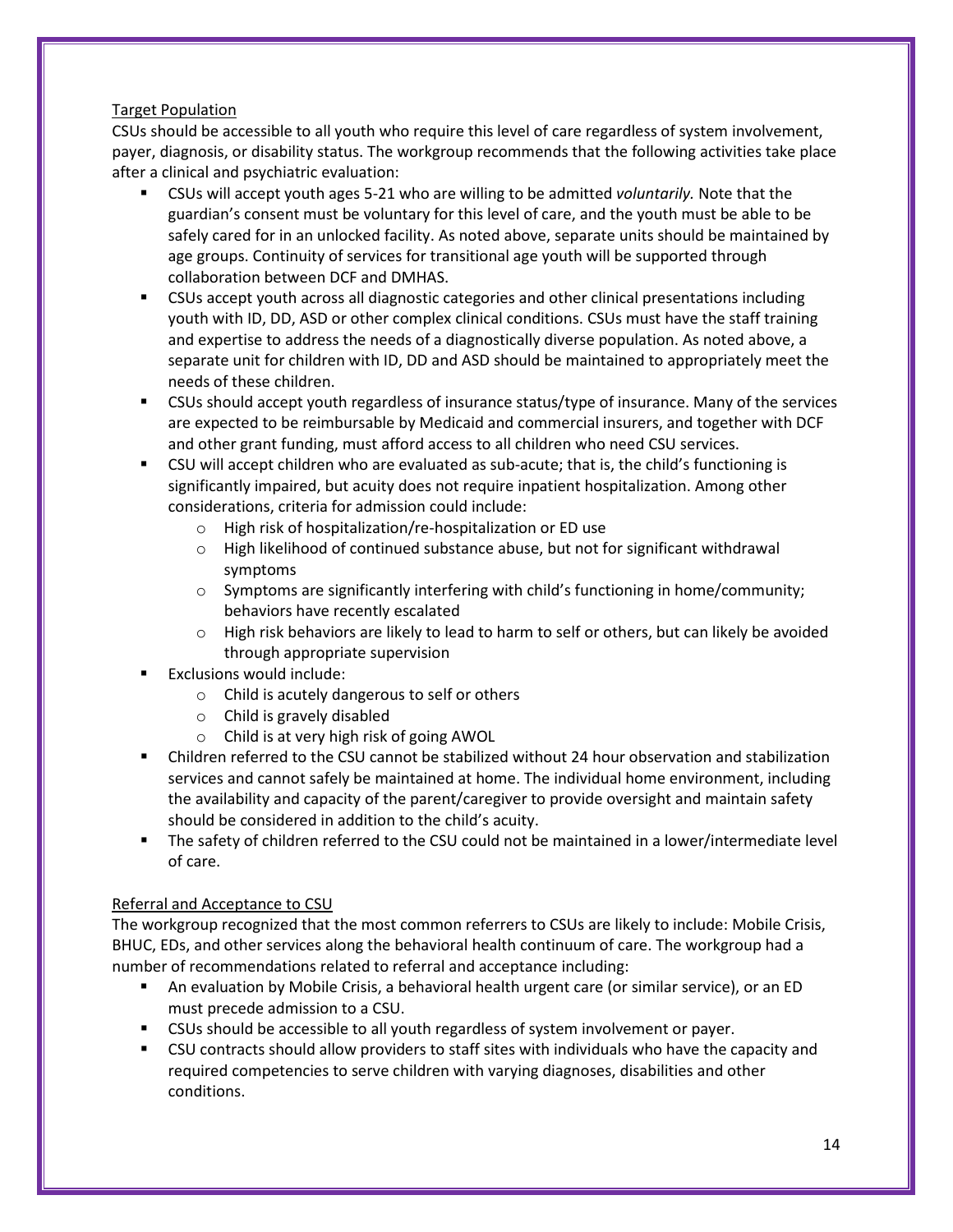CSUs should establish and maintain collaborative partnerships and/or memoranda of understanding with referrers to CSUs, as well as the most common levels of care and service providers referred to upon discharge from the CSU.

### Funding Approaches

- Building a new facility, or renovation of an existing facility, will add significantly to overall costs. Opportunities to repurpose existing sites should be considered as much as possible.
- Robust funding, including a combination of grant funds and a fee-for service rate, is likely to be necessary to ensure that CSUs have the capacity to implement the full model for all children in the state who need this level of care.
- Many of the services provided by the CSU are Medicaid billable; CSU providers should ensure that reimbursement from Medicaid and private insurance is maximized.

### **Staffing**

CSUs will be staffed at all times (24/7/365) with a multidisciplinary team capable of meeting the needs of youth in need of stabilization. Staff should include:

- Licensed and credentialed mental health clinicians capable of completing effective and comprehensive evaluations, de-escalating, stabilizing and providing treatment. This should include Behavioral Specialists with experience with ID/DD populations.
- A child psychiatrist or advanced practice registered nurse must be available to prescribe and administer medications.
- **EXE** Registered nurses for medical assessment and coordination with primary or specialty care regarding co-occurring medical conditions.
- BA-level staff to support non-clinical care and supervision of children.
- **Admission and discharge planning staff.**
- It is expected that CSUs utilize parent/caregiver and young adult peers with lived experience relating to behavioral health challenges to offer additional support to licensed clinicians.
- Current workforce challenges may require creativity, particularly to ensure an adequate number of prescribers. Consider establishing formal partnerships with psychiatry fellowship and nurse practitioner programs to create rotations in CSU settings.
- **Provide appropriate in-service training for all CSU staff, as well as cross-training that occurs** alongside key community referrers and partners.

#### **Services**

In addition to de-escalation and stabilization services, CSUs provide tailored treatment programs that focus on the specific needs of the child to maintain stabilization and prepare them to return to their home environment, school, and community.

- **EXP** Comprehensive evaluation and diagnostic formulation.
- **Brief physical examination.**
- **•** De-escalation and stabilization are expected to be needed periodically throughout the length of stay. Should a child's stabilization significantly decline and the child become an imminent risk to self or others, plans for transportation to an ED or inpatient hospital must be in place.
- Group and individual evidence-based treatments.
- **U** Varied recreational therapy and program activities that focus on supporting the child in returning to the community prepared with the skills needed to prevent future escalation, in coordination with the child's support system, school, etc.
- Engagement with families/caregivers in the child's treatment plans, crisis and safety plan, and in preparation for the child's return to the home environment. Coordination with DCF as relevant.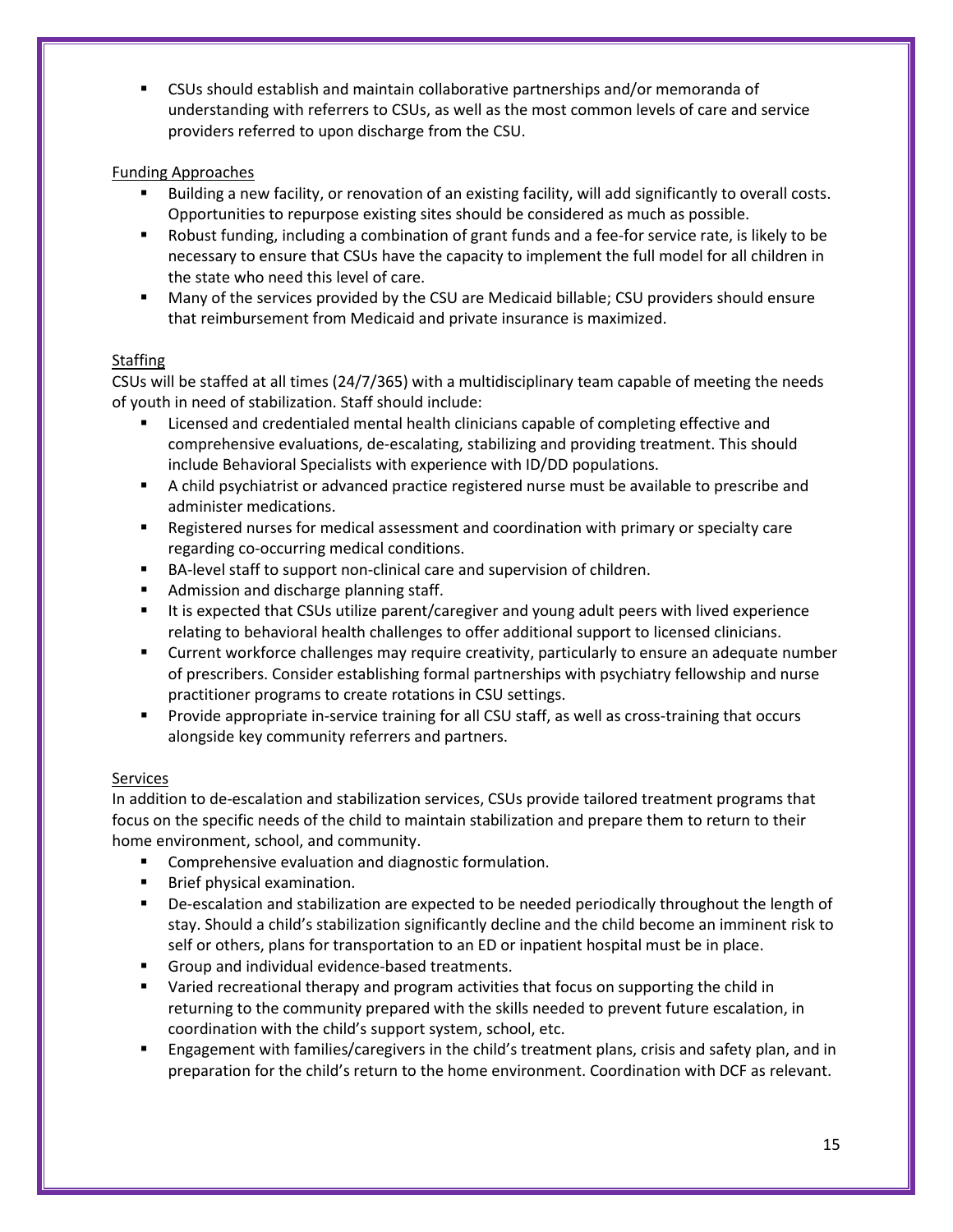CSUs must have coordinated connections to ongoing care across the entire service array. Integrating CSUs within community-based organizations that offer a full service array is the preferred approach.

#### Training/Core Competencies

The workgroup recommended cross-training involving CSU staff and community referrers, such as Mobile Crisis and behavioral health urgent care clinicians. Furthermore, since the BHUC will be a crossdiagnostic setting, it will be critical to ensure clinical expertise and skills in the following areas, at minimum:

- **EXEC** Crisis stabilization/de-escalation
- **Mental health**
- **Substance use**
- **Trauma-informed care inclusive of training on racial and urban trauma**
- **Intellectual and Developmental Disabilities and Autism Spectrum Disorders**
- Screening and Assessment, for common behavioral health conditions and trauma
- Culturally and Linguistically Appropriate Service (CLAS) Standards
- Referral and Linkage to community-based care (and hospital level of care, as needed)

#### Average Length of Stay

**Maximum length of stay 14 days** 

#### Discharge and Connect-to Care

- The workgroup recommends there be strong capacity for referral and linkages across levels of care, with ease of admission (with the receiving facility's approval) from BHUCs to CSUs and from BHUCs/CSUs to the rest of the sub-acute and acute continuum of services, including inpatient psychiatric services, PRTF, and Crisis Respite services.
- **Furthermore, the group recommends that CSUs should have the capacity to make direct** referrals, or at least strong capacity for referral and linkage to intermediate levels of care (e.g., Intensive Outpatient Programs, Partial Hospitalization Programs, Extended Day Treatment, intensive in-home services) which are likely to be the next level of service following discharge from the CSU.
- **High fidelity Wraparound care coordination services are also likely to benefit many families** whose children are discharging from a CSU. Relationships with agencies offering care coordination is important.
- Use of an electronic platform for real-time appointments and bed tracking will be used.